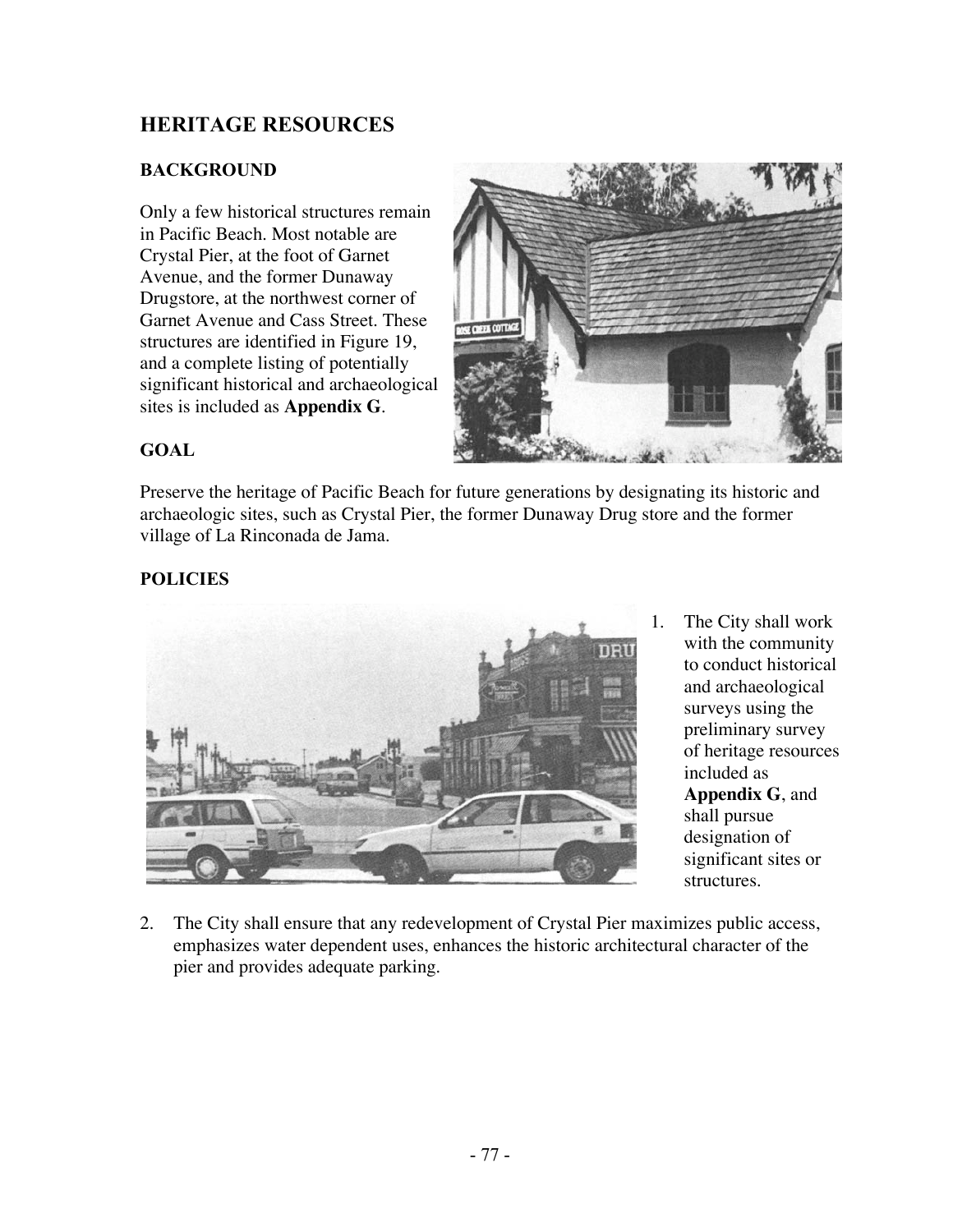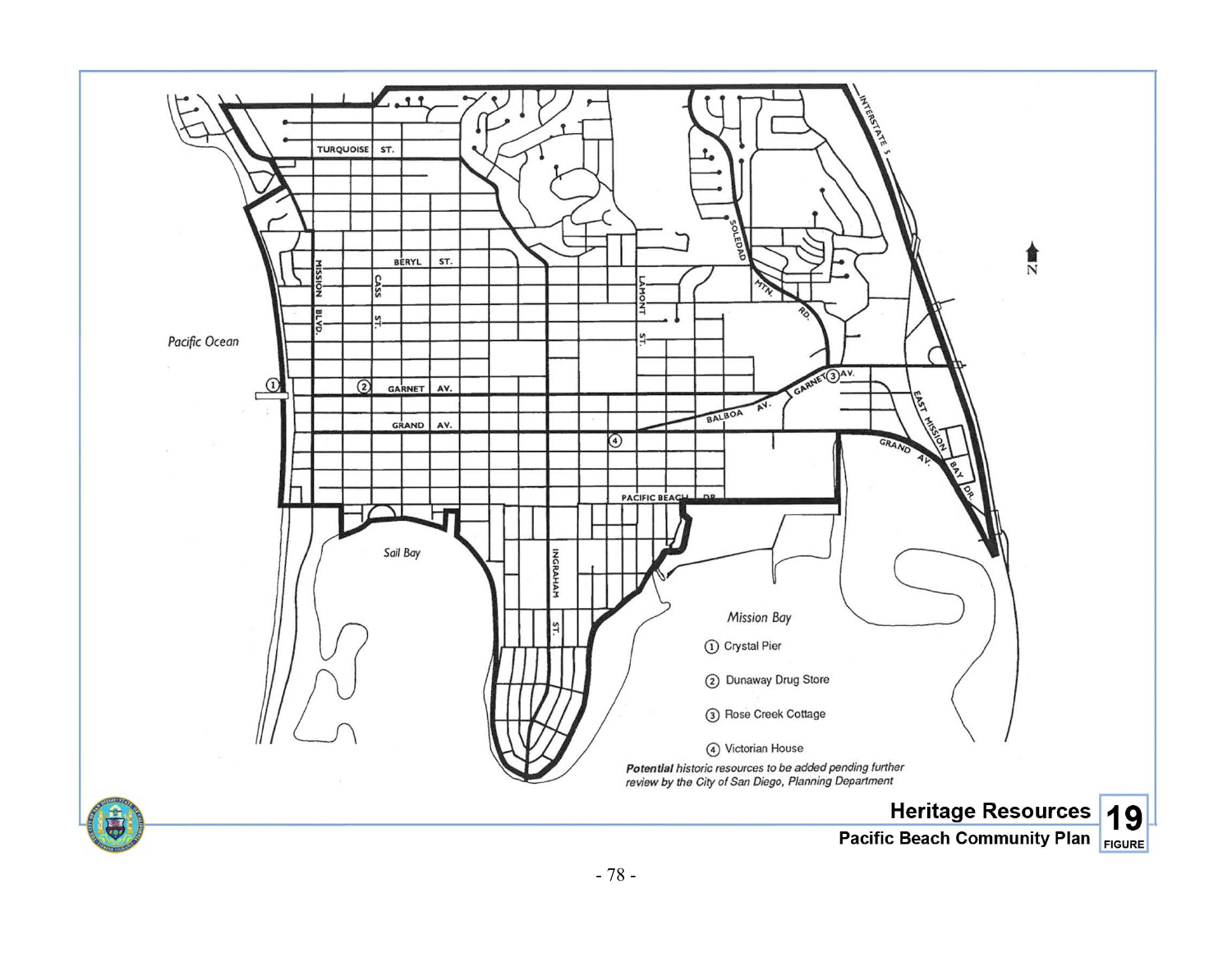# **ACTION PLAN**

|                                                                                                                     | <b>Timing</b>  |                              |                   |                   |                    |                    |                                               |                                                                                  |                      |                                      |
|---------------------------------------------------------------------------------------------------------------------|----------------|------------------------------|-------------------|-------------------|--------------------|--------------------|-----------------------------------------------|----------------------------------------------------------------------------------|----------------------|--------------------------------------|
| Implementation<br><b>Measures</b>                                                                                   | $On-$<br>Going | <b>Adopt</b><br>With<br>Plan | Within<br>2 Years | Within<br>5 Years | Within<br>10 Years | Within<br>20 Years | Development<br><b>Impact Fee</b><br>Dependent | <b>Responsibility For</b><br>Implementation                                      | Source of<br>Funding | <b>See For</b><br><b>More Detail</b> |
| Pursue designation of<br>significant historic and<br>archaeological sites in Pacific<br>Beach.                      |                |                              |                   |                   |                    |                    |                                               | Planning Dept.,<br>Historic Sites Board,<br>Planning Commission,<br>City Council | City                 | Policy 1<br>Proposals 2-3            |
| Require redevelopment of<br>Crystal Pier to conform to City<br>regulations and the<br>recommendations of this plan. |                |                              |                   |                   |                    |                    |                                               | Planning Dept.<br>Property Dept.                                                 | City,<br>private     | Policy 2<br>Proposal 1               |